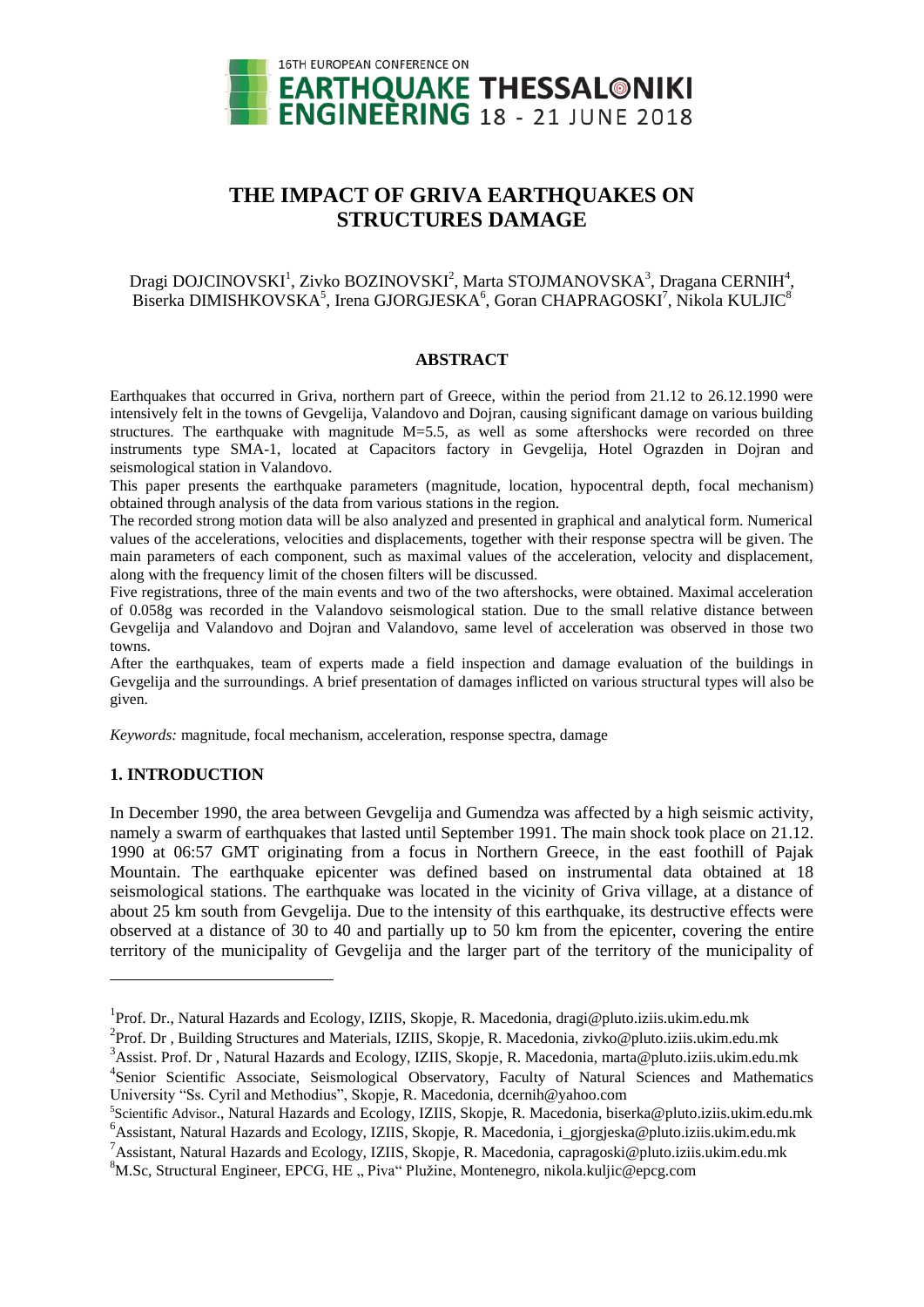Valandovo. The earthquake caused considerable damage to structures and panic among the citizens. In addition to the panic as well as two heavily injured and several slightly injured persons, the earthquake did not cause any loss of human lives. From the information communicated from Greece, a person was killed and at least 60 persons from the Edene-Kerkira region were injured.

# **2. PROCESSING OF INSTRUMENTAL AND MACROSEISMIC DATA**

## *2.1 Instrumental data*

The  $M_1$ 5.5 main shock of the 1990 Griva earthquake sequence was recorded on the seismological stations Skopje (SKO), Ohrid (OHR) and Valandovo (VAY), which then were equipped with threecomponent short-period Lehner-Griffith seismometers with galvanometric registration on photographic paper. The seismogram from the Valandovo station was not usable due to the exceeded dynamic range of the three-component short-period Lehner-Griffith seismometer with galvanometric registration on photographic paper working there at the time. Figure 1 presents two obtained seismograms, one from the N-S middle-period mechanical seismometer Conrad at the Skopje station and the other from the vertical component short-period Lehner-Griffith seismometer with galvanometric registration on photographic paper at the Ohrid station.



Figure 1. Seismograms from Skopje and Ohrid stations

Hypocentral parameters of the main shock (Table 1) were determined using the instrumental data of the 43 stations within epicentral distance of 900 km. Aftershocks activity, with 365 located earthquakes, lasted until September 1991. The distribution of the epicenters (Cejkovska et al., 2016) of the aftershocks is shown on Figure 2.

| Table 1. Hypocentral parameters of the 1990 Griva $ML$ 5.5 earthquake |  |  |  |
|-----------------------------------------------------------------------|--|--|--|
|                                                                       |  |  |  |

| Date             | <b>Hypocentral time</b><br>UTC |     | Longitude | Latitude<br>$\ell^0$ | Depth<br>(km) | <b>Magnitude</b><br>$\mathrm{M}_{LgH}$ |     |
|------------------|--------------------------------|-----|-----------|----------------------|---------------|----------------------------------------|-----|
|                  | n                              | min | S)        |                      |               |                                        |     |
| 21 December 1990 | 06                             |     | 43.9      | 41.02                | 22.40         |                                        | 5.5 |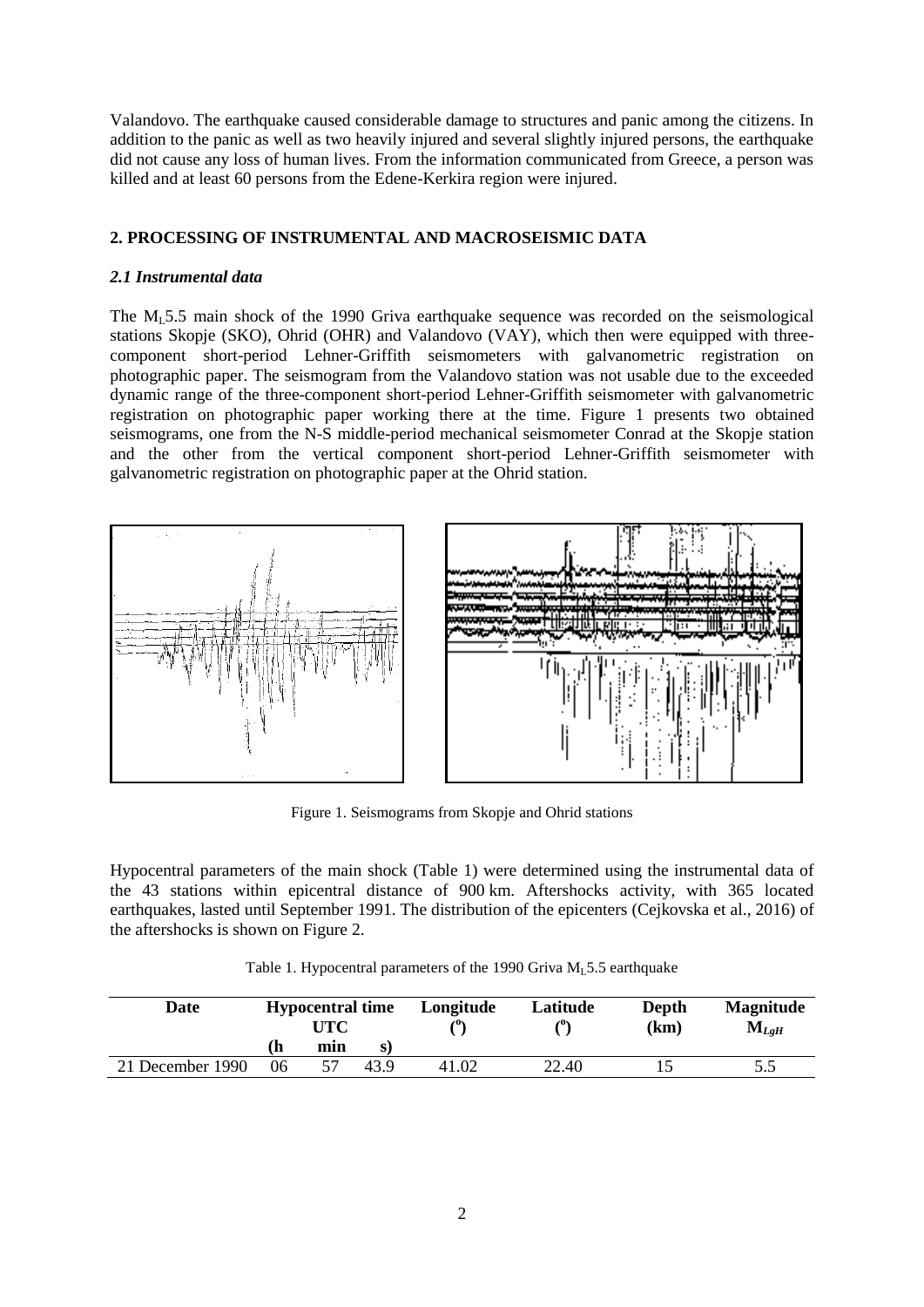

Figure 2. Distribution of aftershocks of the 1990 Griva  $M<sub>L</sub>$ 5.5 earthquake (from December 1990 to September 1991)

#### *2.2 Macroseismic data*

The evaluation of the macroseismic effects of the 1990 Griva  $M_1$  5.5 earthquake is taken from the book of Cejkovska et al., 1996, where it is based on the analysis of the questionnaires answered by population, as well as of the reports of the media and special terrain teams of the Seismological Observatory an Institute of Earthquake Engineering and Engineering Seismology in Skopje.

According to the macroseismic data, the maximal intensity of the 1990 Griva  $M_L$ 5.5 earthquake is  $I_0$  = VIII MSK-64 degrees, its epicentre is located at 40.99°N and 22.39°E and its hypocentre at depth of 18 km (Figure 3).



Figure 3. Isoseismal map of the 1990  $M<sub>1</sub>5.5$  earthquake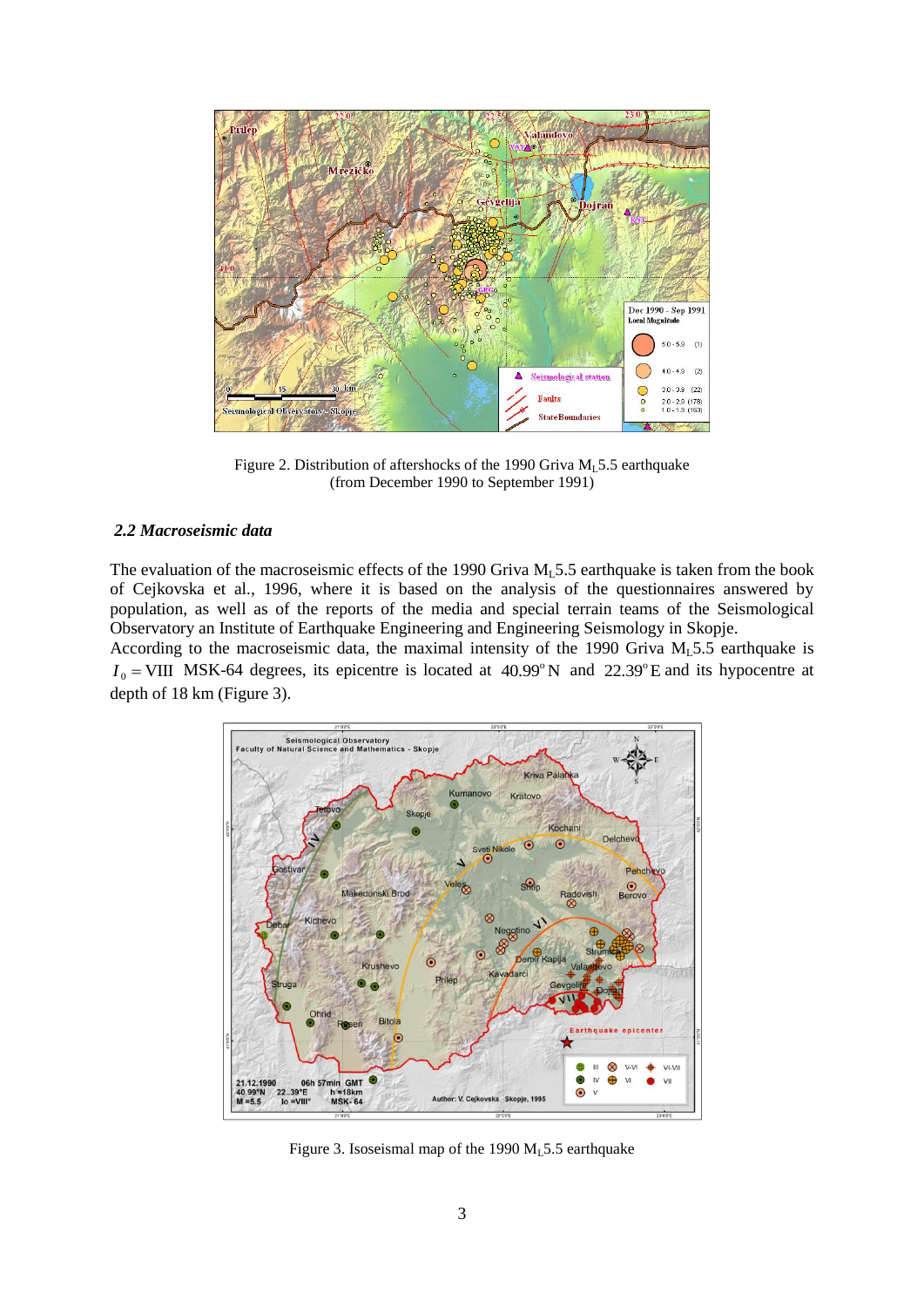#### *2.3. Source mechanism*

We present here the P-nodal solution of the 1990 Griva  $M<sub>L</sub>$ 5.5 earthquake obtained in the book of Cejkovska et al., 1996. The corresponding source parameters and beach ball are here presented in the Table 2 and Figure 4. According to the comparison with the macroseismic data and tectonic data, Cejkovska et al., 1996, concluded that the earthquake had been caused by a normal left lateral motion of the hanging wall of a fault plane striking toward 66°ENE and dipping under an angle of 84°SSE, that that fault plane can be associated with the south-east border of the Kozuf mountain, as well as that the whole aftershock activity is due to this fault.

| Table 2. Source parameters of the 1990 Griva $M_L$ 5.5 earthquake (Cejkovska et al., 1996) |  |  |  |  |  |
|--------------------------------------------------------------------------------------------|--|--|--|--|--|
|--------------------------------------------------------------------------------------------|--|--|--|--|--|

| <b>Main shock parameters</b>                      |  |  |  | $P$ – nodal plane I |                  |                  | P-nodal plane II |                                                          |                   |                  |        |                                                                                       |
|---------------------------------------------------|--|--|--|---------------------|------------------|------------------|------------------|----------------------------------------------------------|-------------------|------------------|--------|---------------------------------------------------------------------------------------|
| Date<br>21.12.1990.                               |  |  |  | tude                |                  |                  |                  | Lat. Long Focal Local Strike Dip Slip Type of Strike Dip |                   |                  |        | Slip Type of<br>depth magni-azimuth angle angle faulting azimuth angle angle faulting |
| Hypocentra 41.02 22.40 15<br>1 time<br>06:57:43.9 |  |  |  | 5.5                 | 66<br><b>ENE</b> | 84<br><b>SSE</b> | -46              | $n-l-1$<br>(normal<br>left<br>lateral)                   | 162<br><b>SSE</b> | 44<br><b>WSW</b> | $-171$ | $n-r-1$<br>(normal<br>right<br>lateral)                                               |



Figure 4. Source mechanism (beach ball) of the 1990  $M<sub>1</sub>5.5$  earthquake (Cejkovska et al., 1996)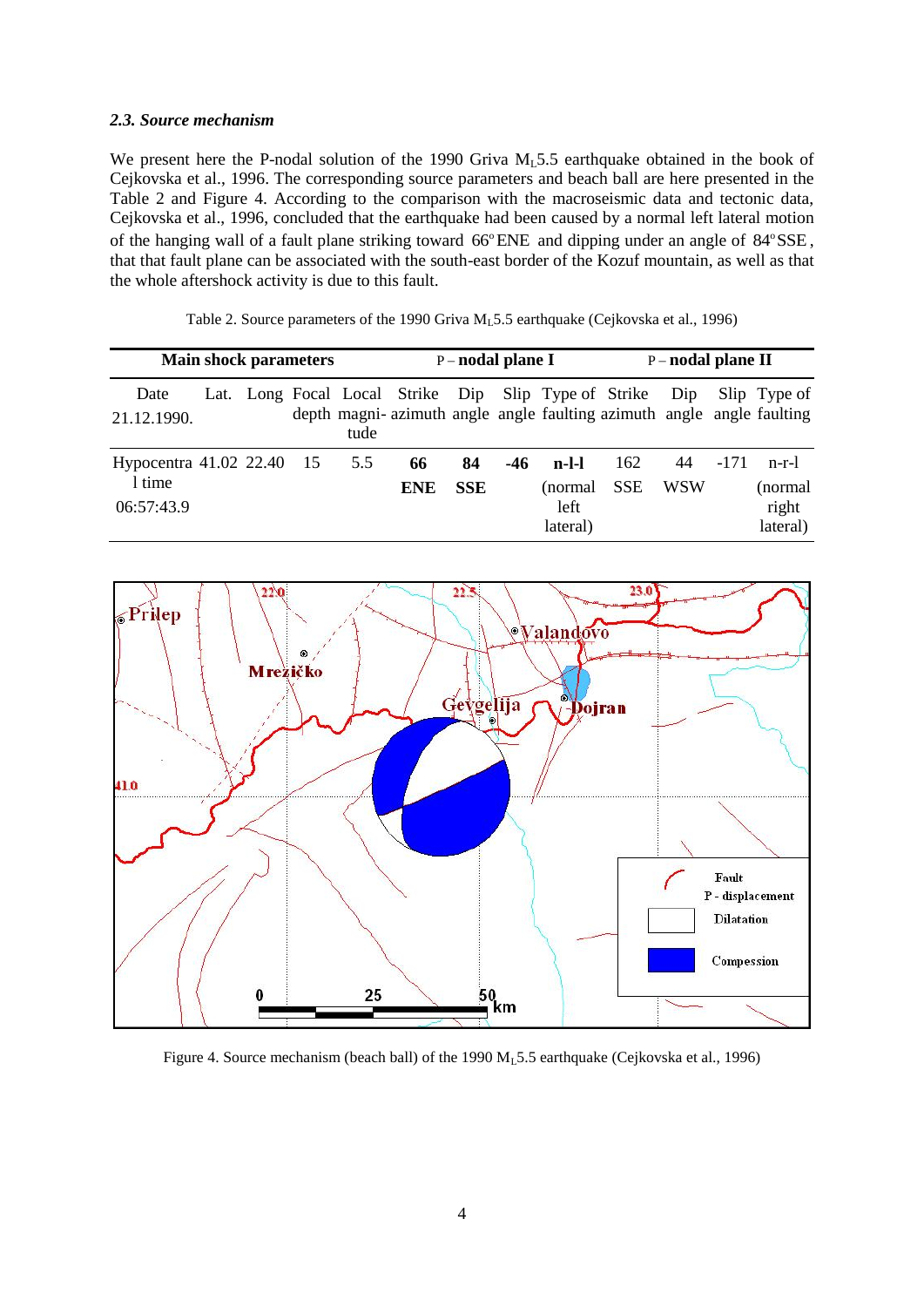#### **3. SEISMIC ACTIVITY AND COMPARISON OF THE RESULTS WITH TECTONIC DATA**

The seismic impact of these earthquakes was considerable. The earthquake sequence lasted from 21.12.1990 until September 1991. Significant among all the aftershocks are two strongest ones, namely on 21.12.1990 at 16:19 with a magnitude of 4.1 and maximum intensity of  $I<sub>o</sub> = V - VI<sup>0</sup> MSK-$ 64 and the one on 24.12.1990 at 02:34 with a magnitude of 4.0 and maximum intensity  $I_0 = VI^0$  MSK-64. These aftershocks did not cause any significant damage to the structures in Gevgelija and its surrounding.

The main shock caused changes in the yield of the springs in Negorski Spa, Smrdliva Voda and Novo Konsko, or temporary disappearance of surface and well waters, occurrence of cracks in the soil with and without bursting of sand upon the surface, liquefaction and rockfalls.



Figure 5. Faults in the affected region

The earthquake originated from an active Moin fault (Figure 5) stretching in the meridian direction through the territory of Northern Greece, entering the territory west from Gevgelija. The fault passes through Negorski Spa and northwest from Smokvica, it collides with the Drenovo-Valandovo fault. Based on seismotectonic investigations that have been performed, the maximum earthquake that may occur along this fault is with an evaluated magnitude of  $M_{\text{max}} = 6.5^{\circ}$  according to Richter. This points out that the earthquake that occurred on 21.12.1990 is not the strongest earthquake that can be recorded along the activated fault. In accordance with our and world experience in the field of tectonics, there is a little probability that the fault be activated along its whole length and generate an earthquake with the theoretically estimated magnitude. The motion of the mentioned fault conditioned disturbance of the stress state of the blocks along the near faults in the part of the Kozhuv-Strumica area.

# **4. ANALYSIS OF STRONG GROUND MOTION RECORDS OBTAINED FROM GEVGELIJA, DOJRAN AND VALANDOVO**

During the main shock of 21.12.1990 and the later aftershocks, three instruments type SMA-1 were activated, located at the Capacitors Factory in Gevgelija, Ograzhden Hotel in Dojran and Valandovo Seismological Station. A total of five records of three earthquakes were obtained: three from the main shock and one of each of the later earthquakes (Table 3). This paper shows the detailed processing and analysis of the obtained records and results shown in graphic and tabular form. According to the data obtained from Greece, the earthquake was also recorded by an instrument located in the city of Edessa in their territory.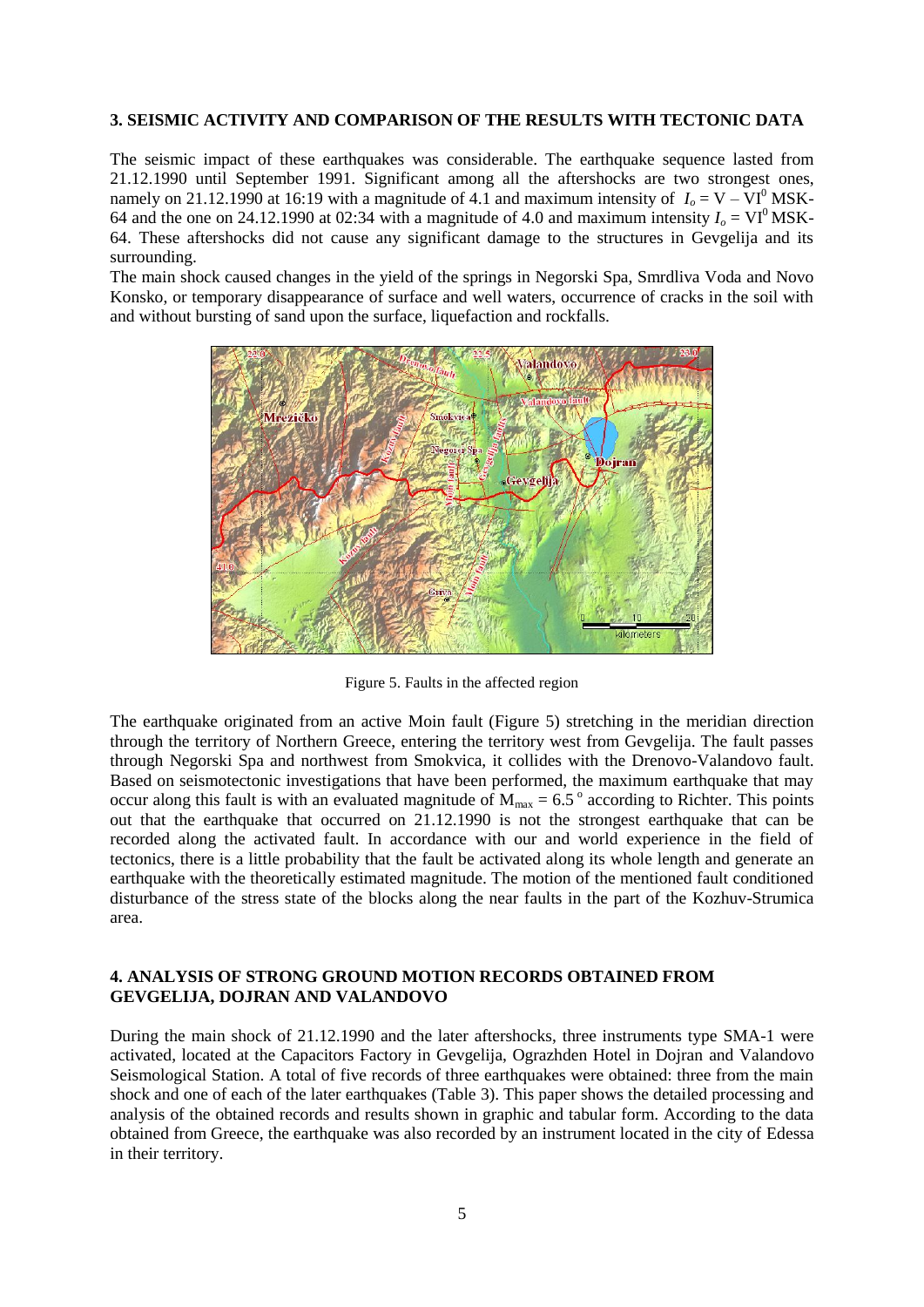|                       |           | Inst. | <b>Earthquake data</b> |             |     |             |            |                  |  |  |
|-----------------------|-----------|-------|------------------------|-------------|-----|-------------|------------|------------------|--|--|
| <b>Designation</b>    | Location  | no.   | Date                   | <b>Time</b> | M   | Lat.        | Long.      | Location         |  |  |
| Capacitors<br>Factory | Gevgelija | 712   | 21.12.1990             | 06.57       | 5.5 | $41^{0}02'$ | $22^0 40'$ | Griva,<br>Greece |  |  |
| Hotel                 | Dojran    | 656   | 21.12.1990             | 06.57       | 5.5 | $41^{0}02'$ | $22^040'$  | Griva,           |  |  |
| Ograzhden             |           |       |                        |             |     |             |            | Greece           |  |  |
| Seismolo-             | Valandovo | 2845  | 21.12.1990             | 06.57       | 5.5 | $41^{0}02'$ | $22^040'$  | Griva,           |  |  |
| gical Station         |           |       |                        |             |     |             |            | Greece           |  |  |
| Capacitors            | Gevgelija | 712   | 22.12.1990             | 23.40       | 3.6 |             |            |                  |  |  |
| Factory               |           |       |                        |             |     |             |            |                  |  |  |
| Capacitors<br>Factory | Gevgelija | 712   | 26.12.1990             | 14.06       | 3.5 |             |            |                  |  |  |

Table 3. List of recorded data

# *4.1. Standard Procedure for Data Processing*

The procedure for processing of strong motion records was developed at IZIIS and it represents a standard method based on a concept generally accepted worldwide. The process consists of several phases: (1) digitization by a standard digitization step of 0.01 s, i.e., ultimate frequency of 50 Hz; (2) obtaining of uncorrected data; (3) obtaining of corrected data with correction and removal of the long periodic noises, with correction and drawing of a zero axis of the record and scaling of the data to real physical measuring units of accelerations; (4) instrumental correction that eliminates the effect of the instrument itself that has a transferable characteristic and may essentially modify the input signal depending on the frequency range: (5) computation of velocities, accelerations and displacements through filtration of the time history of acceleration with previously defined filters for the purpose of eliminating noises. By integration of acceleration, the velocity is obtained. By integration of velocity, the displacement is obtained.

Computation of response spectra is the most important data for seismic design in engineering practice. They represent the maximum value of the response of a single-degree-of-freedom system for a predefined period and damping, whereat the acceleration computed in the previous phase is used as an input excitation. The following response spectra are computed: acceleration, velocity and component displacement response spectra for damping of 0, 2, 5, 10 and 20%.

The new processing software uses an algorithm that processes the signal much faster than the previously used software. When comparing the obtained results, there are minor differences in high frequencies, while in the intense part of the signal there are no significant differences in the results obtained from the record processing.

# *4.2. Obtained Results*

Table 4 shows the most important parameters of each individual component of the five records, i.e., the peak values of acceleration, velocity and displacement as well as the ultimate frequencies of filters used in the course of data processing. F1 and F2 define the high band pass filter, while F3 and F4 define the low band pass filter, meaning that the records contain harmonics in the range between F2 and F3 frequencies. From this data, it is clear that the earthquake of 21.12.1990 caused intensive ground motion in Gevgelija, causing a great number of damages followed by failure of structures. Considerably lower are the obtained values of the same quantities in Valandovo which is the result of the greater distance from the earthquake epicenter as well as the local soil characteristics (rock) and the place of recording the earthquake.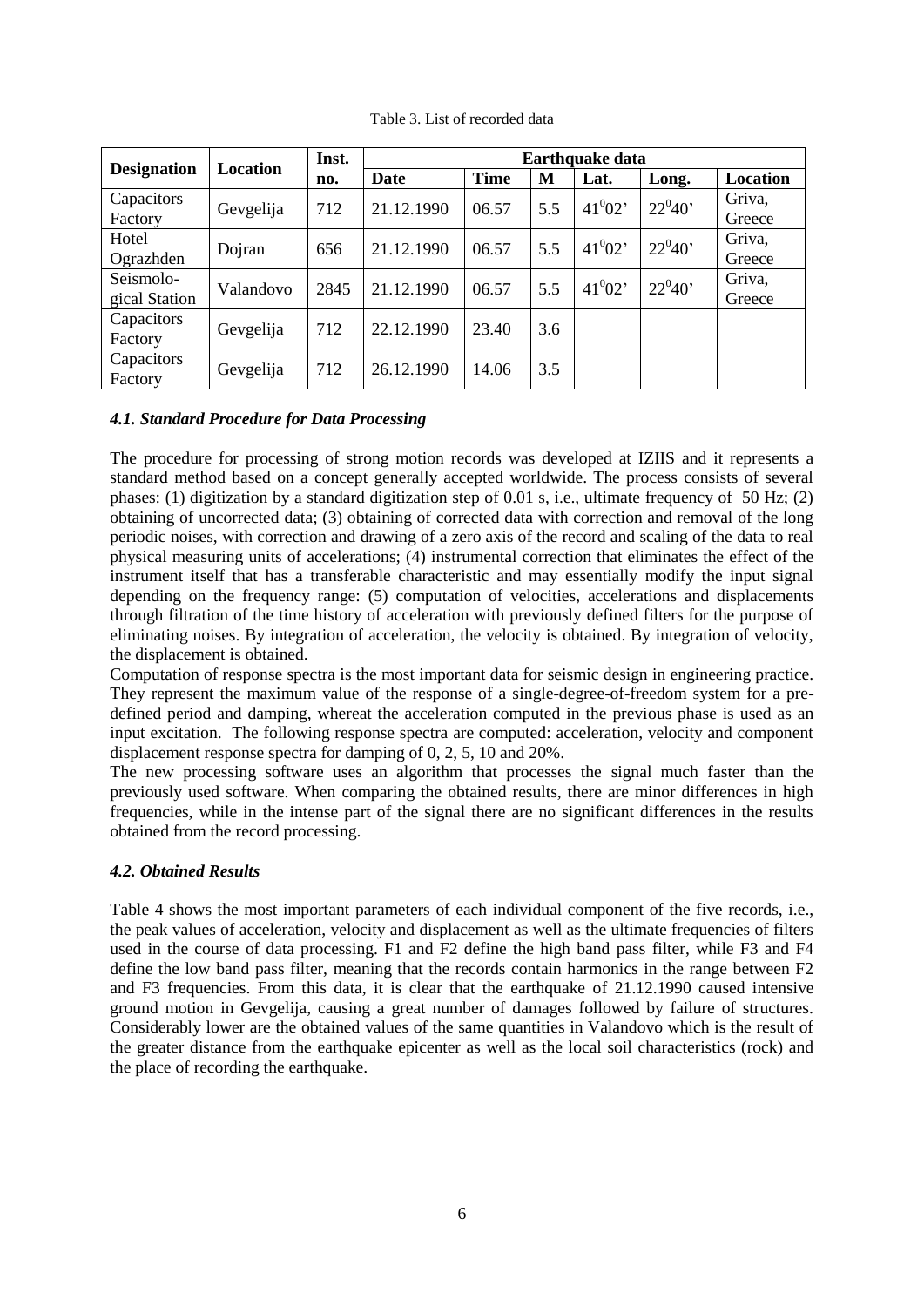|                  |                                     |                         |                 | <b>Absolute</b><br>max.corrected: |        | <b>Boundary frequencies</b> |       |                 |       |
|------------------|-------------------------------------|-------------------------|-----------------|-----------------------------------|--------|-----------------------------|-------|-----------------|-------|
| No.              | <b>Designation</b>                  | <b>Component</b>        | acc.            | vel.                              | displ. | High pass filter            |       | Low pass filter |       |
|                  |                                     |                         | $\text{cm/s}^2$ | $\mathrm{cm/s}$                   | cm     | F1                          | F2    | F3              | F4    |
|                  |                                     | L                       | 141.6           | 7.268                             | 0.903  | 0.20                        | 0.40  | 25.00           | 27.00 |
| 1                | <b>Capacitors</b><br><b>Factory</b> | T                       | 205.2           | 8.099                             | 0.554  | 0.20                        | 0.40  | 25.00           | 27.00 |
|                  |                                     | V                       | 100.4           | 5.284                             | 0.714  | 0.20                        | 0.40  | 25.00           | 27.00 |
|                  |                                     | L                       | 27.6            | 1.652                             | 0.185  | 0.36                        | 0.56  | 25.00           | 27.00 |
| $\boldsymbol{2}$ | <b>Hotel</b>                        | T                       | 32.0            | 2.187                             | 0.227  | 0.62                        | 0.82  | 25.00           | 27.00 |
|                  | Ograzhden                           | $\overline{\mathbf{V}}$ | 20.6            | 1.541                             | 0.246  | 0.31                        | 0.51  | 25.00           | 27.00 |
|                  |                                     | L                       | 55.2            | 3.443                             | 0.401  | 0.30                        | 0.50  | 25.00           | 27.00 |
| 3                | Seismological<br><b>Station</b>     | Т                       | 58.6            | 3.777                             | 0.316  | 0.27                        | 0.47  | 25.00           | 27.00 |
|                  |                                     | $\mathbf{V}$            | 16.4            | 1.533                             | 0.188  | 0.37                        | 0.57  | 25.00           | 27.00 |
|                  |                                     | L                       | 10.8            | 0.258                             | 0.009  | 2.70                        | 2.90  | 25.00           | 27.00 |
| 4                | <b>Capacitors</b>                   | T                       | 30.0            | 0.649                             | 0.021  | 1.77                        | 1.97  | 25.00           | 27.00 |
|                  | <b>Factory</b>                      | V                       | 16.1            | 0.279                             | 0.007  | 2.60                        | 2.80  | 25.00           | 27.00 |
|                  |                                     | L                       | 26.3            | 0.386                             | 0.013  | 1.75                        | 1.95  | 25.00           | 27.00 |
| 5                | <b>Capacitors</b>                   | T                       | 23.3            | 0.530                             | 0.016  | 1.54                        | 1.74  | 25.00           | 27.00 |
| <b>Factory</b>   | $\mathbf{V}$                        | 19.5                    | 0.297           | 0.010                             | 2.00   | 2.20                        | 25.00 | 27.00           |       |

Table 4. Obtained maximal values



Figure 6. Time history of acceleration, velocity and displacement for N90W component.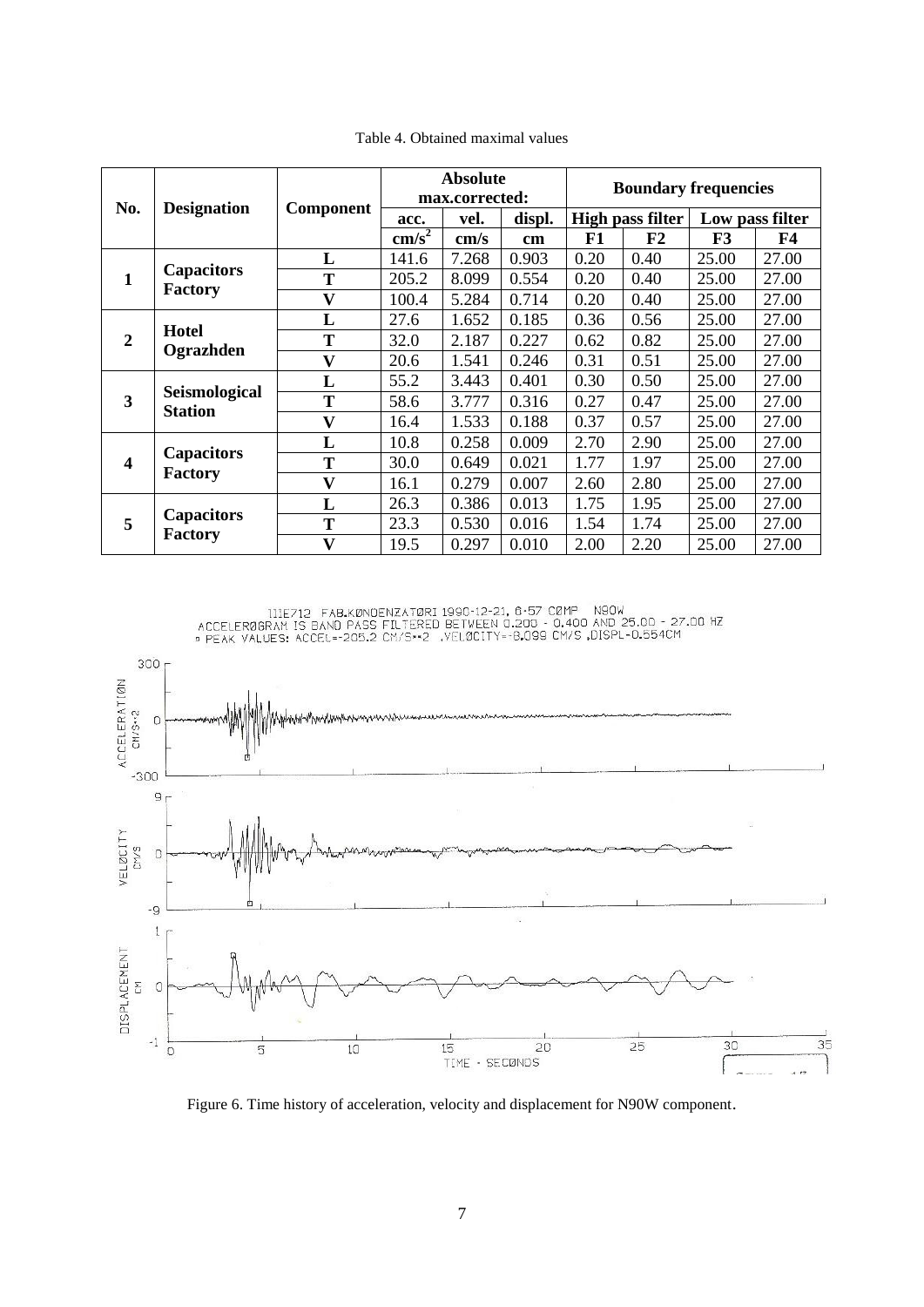

Figure 7. Response spectrum for N90W component.

Figure 7 shows the acceleration, velocity and component displacement response spectra for damping of 0, 2, 5, 10 and 20% of the strongest component recorded at the Capacitors factory in Gevgelija.

## **5. ANALYSIS OF DAMAGED STRUCTURES**

From the obtained results, it can be concluded that the main shock on the location of the Factory for Capacitors in Gevgelija cause considerable accelerations (0.2 g shear component). From the special geomechanical analyses of the soil where the instrument was placed, a relatively soft soil is at stake, meaning that the level of this acceleration extraordinarily affects the local soil structure. Soft soils generally amplify input acceleration. For a realistic insight into the level of acceleration caused by the earthquake, it is necessary that the instrument is placed on a hard soil or the so called bedrock. Such location, in this case, is the Valandovo Seismological station where peak acceleration of 0.058 g, shear component, was measured. Since the relative distance between Valandovo and Gevgelija and between Dojran and Valandovo is very small compared to the epicentral distance, it can approximately be considered that the same acceleration level at bedrock occurred also in Gevgelija and Dojran. The response spectra graphs show that the spectral content of the time record of acceleration is mainly concentrated in the interval of 0.04 seconds to 2 seconds, corresponding to 0.5 to 25 Hz. On the other hand, the displacements are quite harmonic, with a fundamental period of vibration of about two seconds. This was felt by a large number of citizens.

In cooperation with relevant institutions for evaluation of damage due to disasters, inspection and classification of damages to engineering structures in the territory of the most affected municipalities of Gevgelija and Valandovo were performed.

Classification of the extent of damage and usability of structures is done through classification and marking of structures into 5 categories. The first category accounts for structures without visible damage, the second category involves structures with cracks in mortar, the third category involves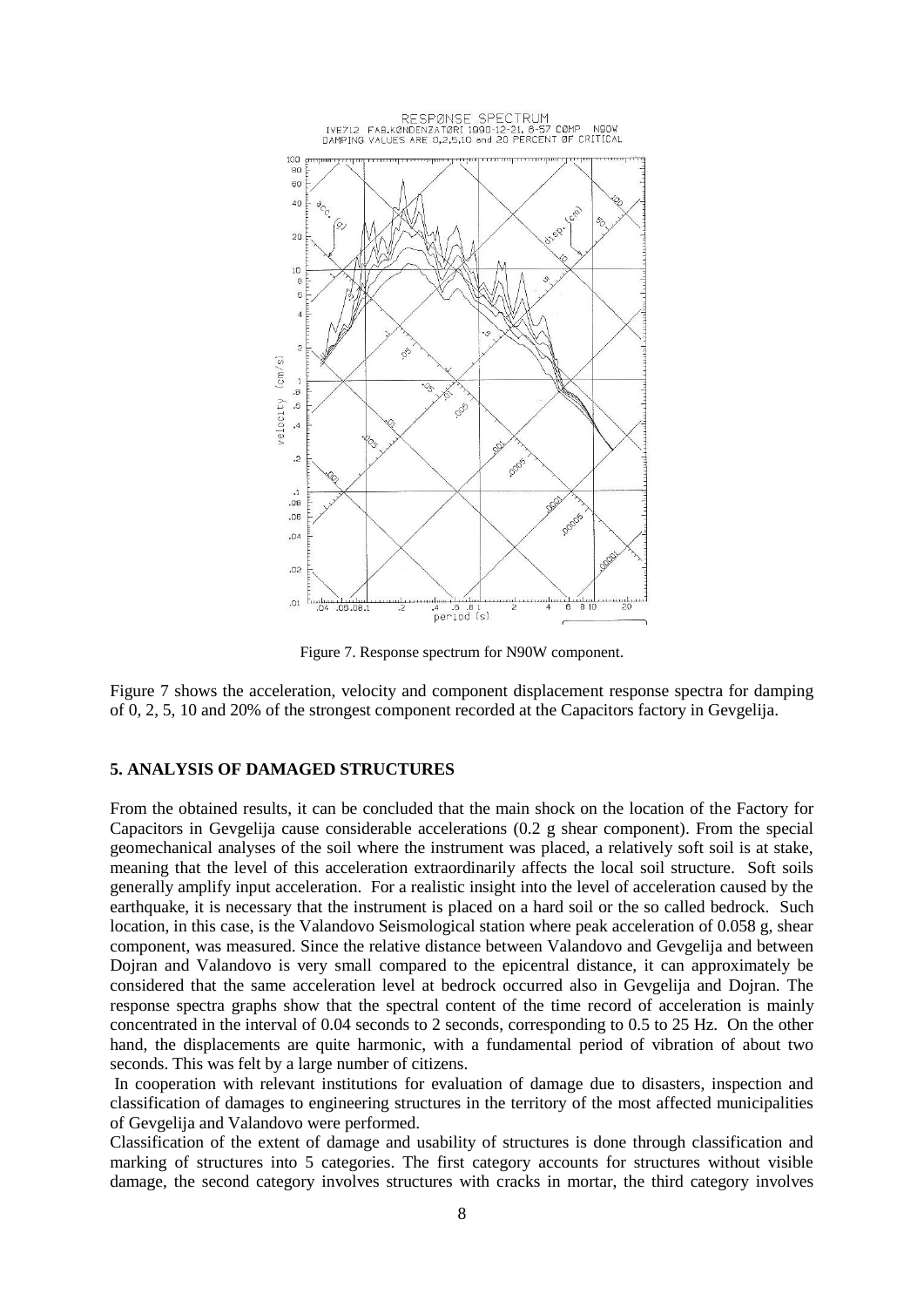structural damage, and the fourth category is characterized by large cracks with or without separation of walls (temporarily unusable structures) and the fifth category accounts for structures suffering damage to structural elements and joints. The structures belonging to the fifth category are not safe due to the possibility of collapse.

Damages are mainly manifested on masonry structures built of unbaked brick (NT), solid brick (ZT) without horizontal and vertical belt courses, with considerably lesser damage to masonry structures with horizontal and vertical belt courses and reinforced concrete structures, stone masonry structures (KZ), masonry structures with concrete blocks (ZB) and reinforced concrete structures (AB).

Damages occurred as a consequence of non-connection of the bearing walls in both orthogonal directions, high gable walls and relatively weak connection of the walls with the floor structures constructed of wood, Table 5 and 6.

Damaged structures are with a fundamental period of vibration of 0.1 to 0.3 s coinciding with the records obtained by the strong motion network.

Exceptions are some damages to reinforced concrete structures with a cantilever outlet and a mushroom floor structure. In the Valandovo region, due to the greater distance from the epicenter, the damages were considerably reduced, but still the main types of damages were observed on the same types of structures, Table 7.

|                    |     | <b>Total</b> |     |     |    |      |
|--------------------|-----|--------------|-----|-----|----|------|
| <b>Struc. type</b> |     |              |     |     |    |      |
| AZB, AB            | 87  | 116          | 35  |     |    | 246  |
| ZB                 |     |              |     |     |    |      |
| KZ                 |     | 261          | 320 | 95  | 20 | 705  |
| <b>ZT</b>          |     | 162          | 84  | 22  |    | 282  |
| <b>NT</b>          | 21  | 221          | 234 | 101 | 62 | 639  |
| <b>Total:</b>      | 130 | 775          | 676 | 224 | 86 | 1891 |

Table 5. Number of damaged structures in private ownership in Gevgelija

|               |    |    | <b>Extent of damage</b> |  | <b>Total</b> |
|---------------|----|----|-------------------------|--|--------------|
| Struc. type   |    |    |                         |  |              |
| AZB           |    |    |                         |  |              |
| AB            | 34 |    |                         |  | OΣ           |
| ZB            |    |    |                         |  |              |
| <b>KZ</b>     |    |    |                         |  |              |
| ZT            |    |    |                         |  |              |
| NT            |    |    |                         |  |              |
| <b>Total:</b> | 30 | o- | 30                      |  | $175 -$      |

Table 6. Number of damaged structures in private ownership in Gevgelija

Table 7. Number of damaged structures in private and public ownership in Valandovo

| <b>Struc.</b> type |  |     |    |  | <b>Total</b> |
|--------------------|--|-----|----|--|--------------|
| AZB, AB            |  | 25  |    |  | 32           |
| ZB                 |  |     |    |  |              |
| KZ                 |  | 07  | 36 |  | 160          |
| ZT                 |  |     |    |  |              |
| $\bf NT$           |  |     |    |  |              |
| <b>Total:</b>      |  | 192 |    |  |              |

The effect of the damages due to this earthquake was increased in those structures in Gevgelija and the surrounding places damaged by the Thessaloniki earthquake that occurred in 1978 and the Valandovo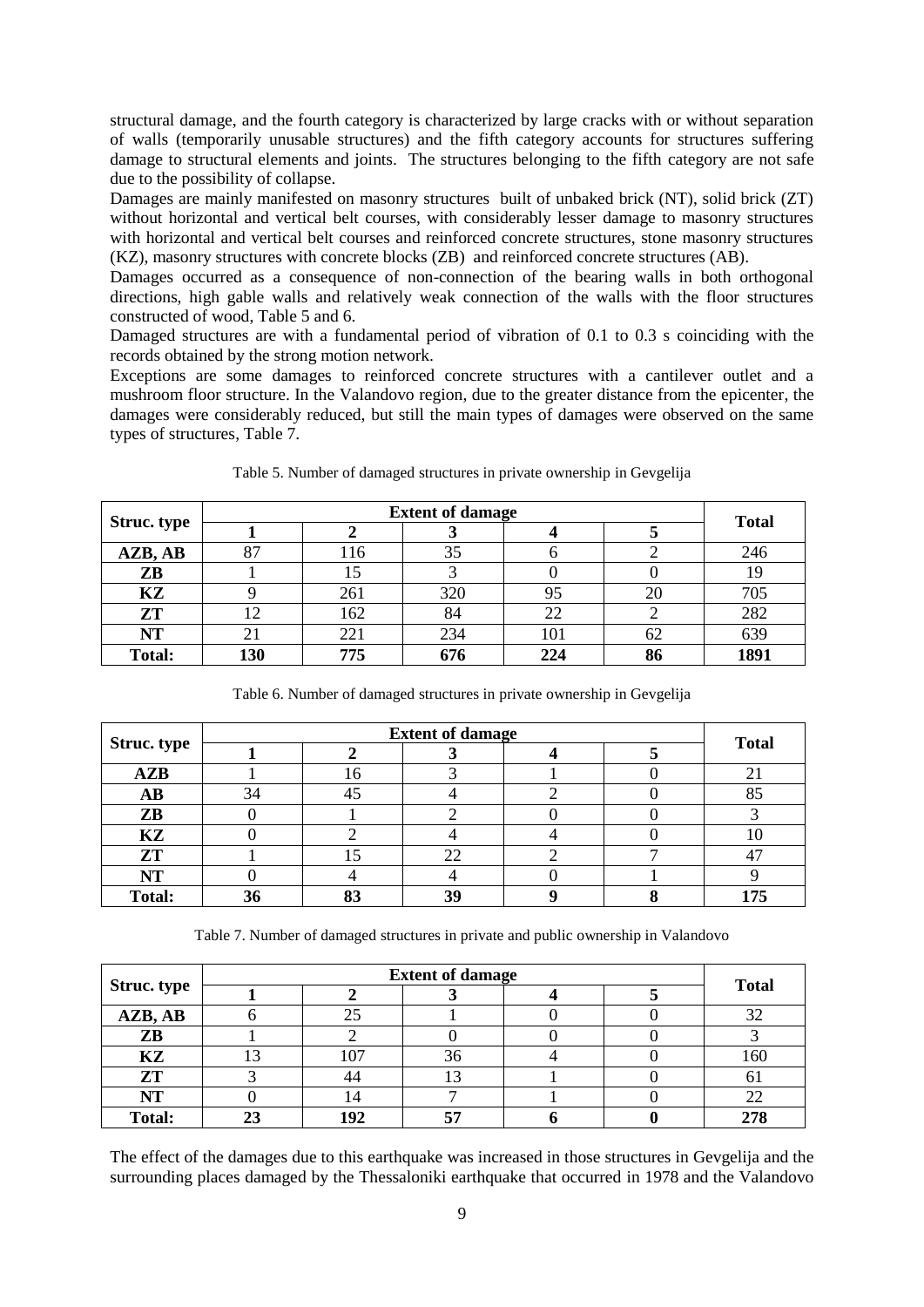area (Udovo) damaged by the Negotino earthquake that took place in 1985. In both cases, these were structures that did not undergo any interventions after these earthquakes or were retrofitted, but not adequately strengthened in accordance with the valid technical regulations for design and construction of structures in seismically active regions.

# **6. CONCLUSIONS**

The pure seismological investigation of the 1990 Griva  $M<sub>1</sub>5.5$  earthquake showed that it had been caused by a normal left lateral motion of the hanging wall of a fault plane striking toward 66°ENE and dipping under an angle of 84°SSE, that that fault plane can be associated with the south-east border of the Kozuf mountain, as well as that the whole aftershock activity (with 365 located shocks) was due to this fault.

The earthquakes that occurred in the period 21.12.1990 to 26.12.1990 in the northern part of Greece were felt in Gevgelija, Dojran and Valandovo, causing considerable damage to a larger number of structures.

There was confirmed the necessity for taking prevention measures for the individual structures with a small number of storeys (ground floor and storey), i.e. construction of a bearing structural system that represents an integrity of vertical and horizontal structural elements capable of sustaining and transferring seismic effects without considerable damage. For example, that can be frame systems and systems of masonry structures strengthened by vertical and horizontal belt courses with a rigid RC floor structure.

Given the damages, it is necessary to instrument the type of structures that suffer the most damage under such and similar earthquakes, in order to obtain the real response of a characteristic structural system for the purpose of taking prevention measures for protection.

Avoiding to apply recommended measures for repair and strengthening of structures damaged by occurred earthquake could result with considerable damage to the structures in a case of future earthquake even if it has lower seismic intensity (magnitude).

## **7. REFERENCES**

Cejkovska V., Pekevski L., Cernih D., Hristovski B., Vasilevski N., Jordanovski, Lj. (1996). *Gevgelija Earthquake of 21 December 1990 at 06h 57min GMT and Its effect on the Territory of Republic of Macedonia*, Ss. Cyril and Methodius University, Faculty of Natural Sciences and Mathematics, Seismological Observatory, Skopje.

Cejkovska V., Pekevski L., Drogreska., K., Najdovska J. (2016). *A report on the project "National Annexes to the Eurocodes",* Ss. Cyril and Methodius University, Faculty of Natural Sciences and Mathematics, Seismological Observatory, Skopje.

Milutinovic Z., Gavrilovic P., et al. (1991), Evaluation of Damage to Engineering Structures in Private and Public Ownership in the Territory of Gevgelija Municipality Due to the Earthquakes of 21.12.1990, Volume 1: Global Evaluation of the Natural and Value Indicators of Damage to Populated Places, Institute of Earthquake Engineering and Engineering Seismology, Ss. Cyril and Methodius University, Skopje, IZIIS Report 91-14/1, Skopje.

Milutinovic Z., Gavrilovic P., et al. (1991). Processing and Analysis of Records Obtained by the Existing SMA-1 Strong Motion Instrument Network in the Period 21-26.12.1990, Institute of Earthquake Engineering and Engineering Seismology, Ss. Cyril and Methodius University, Skopje, IZIIS Report 91-15, Skopje.

Milutinovic Z., Gavrilovic P., et al. (1991), Evaluation of Damage to Engineering Structures Owned by Citizens and Legal Entities in the territory of Valandovo Municipality due to the Earthquakes of 21.12.1990, Volume 2: Summary Assessment of Natural and Value Indicators of Damages for the